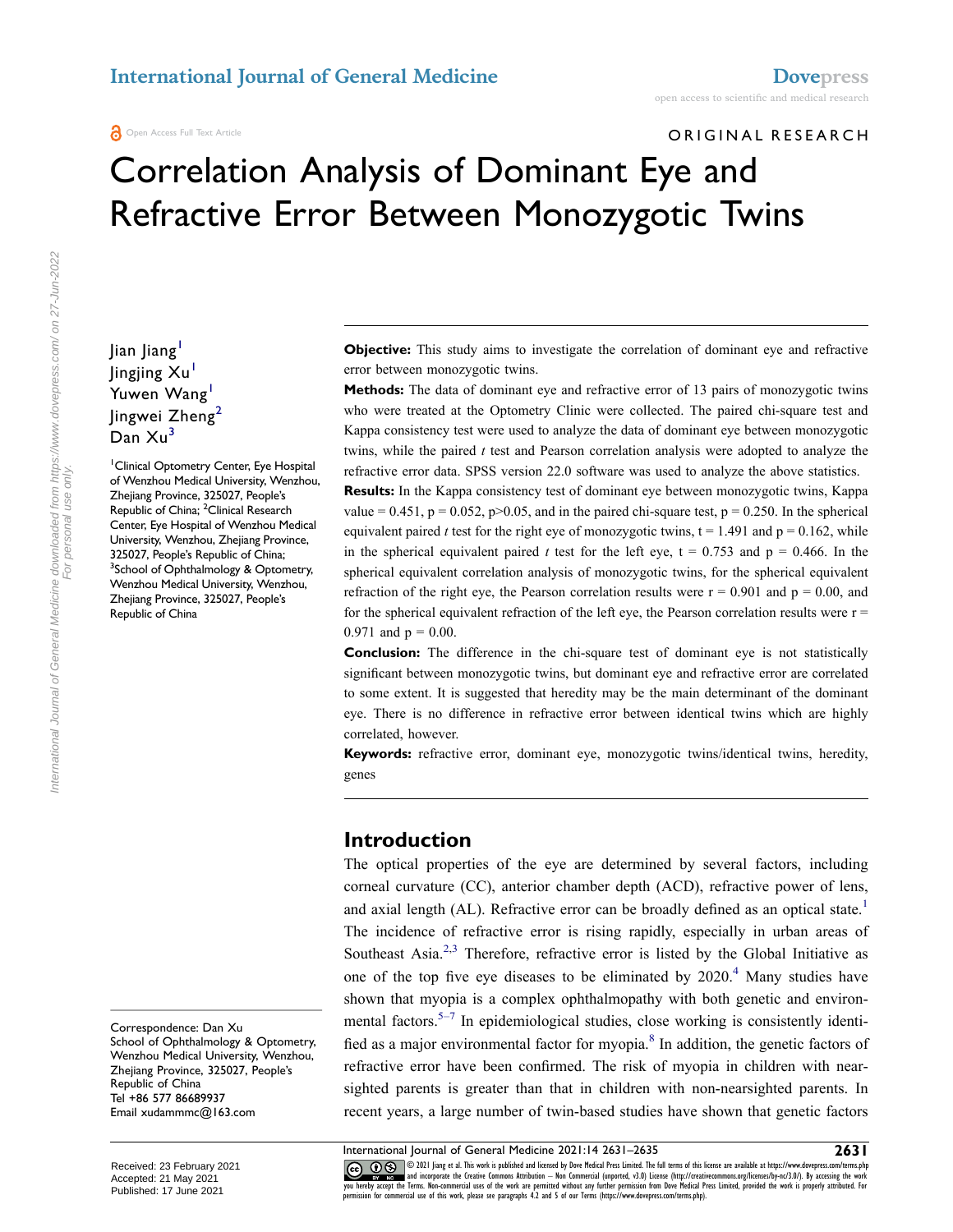<span id="page-1-0"></span>are associated with refractive error. $9-13$  Dominant eye is also known as ocular dominance, leading eye, and master eye. It is divided into right dominant eye, denoted as right type (R type), and left dominant eye, denoted as left type (L type). Most dominant eyes are genetically determined or formed in childhood, which is relatively difficult to reverse.

<span id="page-1-2"></span><span id="page-1-1"></span>Many studies have shown that different nationalities have different ratios of dominant eye. The right dominant eye has a higher probability of distribution in the population than the left dominant eye, which has a significant difference. Most of the previous dominant eye studies focused on the correlation of myopia, astigmatism, depth perception and pupil size to study the relationship of the dominant eye in anisometropia, as well as the changes of the dominant eye before and after the correction of refractive error and refractive surgery.<sup>14–16</sup> In China, Wu found that the consistency of refractive state is very high in monozygotic twins.<sup>[17](#page-4-1)</sup> The twin method carries out a comparison based on the internal correlation between identical twins and non-identical twins with genetic similarity. They have the same genes. Compared with nonidentical twins, identical twins have a higher internal correlation. A total of 13 pairs of identical twins who were treated in the Outpatient Department of the Optometry Center of our hospital in recent years were enrolled in this study. Through the measurement of refractive error degree and the detection of dominant eye between twins, the correlation of dominant eye and refractive error between identical twins was analyzed.

# **Materials and Methods** General Data

The data on the degree of dominant eye and refractive error of 13 pairs of identical twins who were treated at the Outpatient Department of the Optometry Center of the Eye Hospital of WMU in recent years were collected. The subjects included 4 pairs  $(n = 8)$  of male twins and 9 pairs  $(n = 18)$  of female twins. The overall age range was 10–32 years, with a mean age of  $14.08 \pm 5.69$  years. Inclusion criteria: (1) corrected visual acuity  $\geq$ 1.0; and (2) clear refracting media. Exclusion criteria: (1) systemic and severe congenital diseases, such as hypertension, diabetes, and heart disease; (2) organic eye lesions, including cataracts, strabismus, and fundus lesions; and 3) a history of major ocular trauma and a history of internal and external eye surgery.

#### Examination Methods

All the twins were required to undergo an ocular physical examination, including corrected visual acuity, slit-lamp anterior segment examination, and direct fundus examination, and subjects who did not meet the inclusion criteria were excluded. The dominant eyes of 13 pairs of twins (n = 26) were measured by the card-hole method and recorded. Based on computer optometry, the subjective refraction was carried out by using a comprehensive refractometer. The prescription for glasses was obtained by trying on. The prescription for glasses was used as the degree of refractive error for the analysis between twins.

#### Data Grouping

The degree of refractive error of the right eye vs the right eye and the left eye vs the left eye was discussed in groups between twins. The dominant eye was analyzed between twins.

#### Statistical Analyses

SPSS version 22.0 software was used for the analyses. The paired chi-square test and the Kappa consistency test were used to analyze the data of dominant eye between different twins. The refractive error data were analyzed by using the paired *t* test and Pearson correlation. All the statistical results were considered to be statistically significant  $(p<0.05)$ .

#### **Results**

# Paired *t* test for Spherical Refractive Error in Twins

Results of the paired *t* test for spherical refractive error in the right eye were  $t = 1.414$ ,  $p = 0.183$ , and those for spherical refractive error in the left eye were  $t = 0.606$ ,  $p =$ 0.556. The difference in the degree of spherical refractive error was not statistically significant between twins.

# Paired *t* test for Astigmatism in Twins

Results of the paired *t* test for astigmatism of the right eye were  $t = 0.874$ ,  $p = 0.399$ , and those for astigmatism of the left eye were  $t = 0.473$ ,  $p = 0.645$ . The difference in astigmatism of both eyes was not statistically significant between twins.

# Paired *t* test for Spherical Equivalent in Twins

Results of the paired *t* test for spherical equivalent of the right eye were  $t = 1.491$ ,  $p = 0.162$ , and those for spherical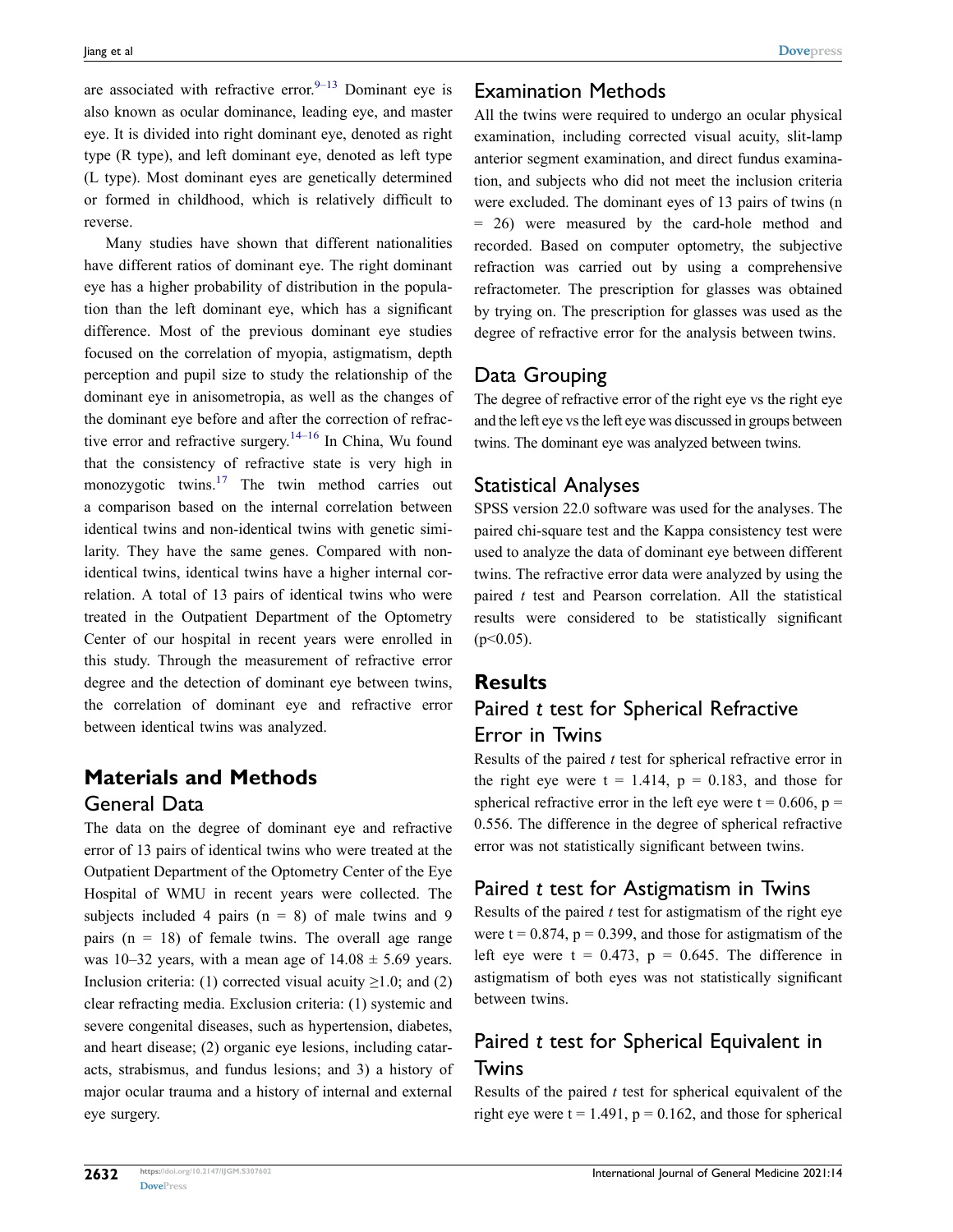equivalent of the left eye were  $t = 0.753$ ,  $p = 0.466$ . Regardless of whether it was the right eye or left eye, the difference in the degree of equivalent refractive error was not significant between twins.

# Correlation Analysis Results of Spherical Refractive Error in Twins

The Pearson correlation results for the degree of spherical refractive error of the right eye were  $r = 0.967$ ,  $p = 0.00$ . The difference in correlation of spherical refractive error of the right eye was statistically significant between twins. The Pearson correlation results for the degree of spherical refractive error of the left eye were  $r = 0.973$ ,  $p = 0.00$ . The difference in correlation of spherical refractive error of the left eye was statistically significant between twins [\(Figure 1](#page-2-0)).

### Correlation Analysis Results of Astigmatism in Twins

The Pearson correlation results for the degree of astigmatism of the right eye were  $r = 0.859$ ,  $p = 0.00$ . The difference in spherical correlation of the right eye was statistically significant between twins. The Pearson correlation results for the degree of astigmatism of the left eye were  $r = 0.785$ ,  $p = 0.01$ . The difference in astigmatism of the left eye was statistically significant between twins.

<span id="page-2-0"></span>

# Correlation Analysis Results of Spherical Equivalent in Twins

The Pearson correlation results for the degree of spherical equivalent of the right eye were  $r = 0.901$ ,  $p = 0.00$ . The difference in correlation of degree of spherical equivalent of the right eye was statistically significant between twins. The Pearson correlation results for the degree of spherical equivalent of the left eye were  $r = 0.971$ ,  $p = 0.00$ . The difference in correlation of degree of spherical equivalent of the right eye was statistically significant between twins.

# Correlation Analysis of Dominant Eye in **Twins**

Results of the Kappa consistency test and chi-square test were 0.451,  $p = 0.052$ . Although the numerical deviation was small, it also indicated p>0.05. It showed that the consistency statistics of dominant eye were not statistically significant between twins.

#### <span id="page-2-2"></span><span id="page-2-1"></span>**Discussion**

In human vision, one eye is usually stronger than the other. Not only the vision, but also more visual information of the brain is from the eye. This eye is the dominant eye. Many studies have shown that different ethnic groups have different ratios, and a right dominant eye has a higher probability of distribution in the population than a left dominant eye. The difference in the distribution is significant. In about 60% of cases, the dominant eye is the right eye, while in about 30% of cases, the dominant eye is the left eye. The dominant eye of about 5% of patients can alter between the left and right eyes in the clinical examination. Among patients with refractive error, there is no significant change in the dominant eye before and after correction<sup>18</sup> and after refractive surgery.<sup>[19](#page-4-3)</sup> Among patients with anisometropia, there is no obvious correlation between the dominant eye and the high degree eye, and the low degree eye is not necessarily the domi-nant eye.<sup>[16](#page-4-4)</sup> In a study of the relationship between corrected visual acuity and dominant eye, the eye with better corrected visual acuity is not necessarily the dominant eye. Moreover, the right or left dominant eye may affect the refractive state in the future. It has been found that the size of congenital astigmatism may affect the determination of dominant eye after birth. In the study of dominant eye and depth perception, it has been found that the inequality in binocular function exists in depth perception. Figure I Scatter diagram of equivalent spherical mirror.<br>
The dominant eye plays an important role in depth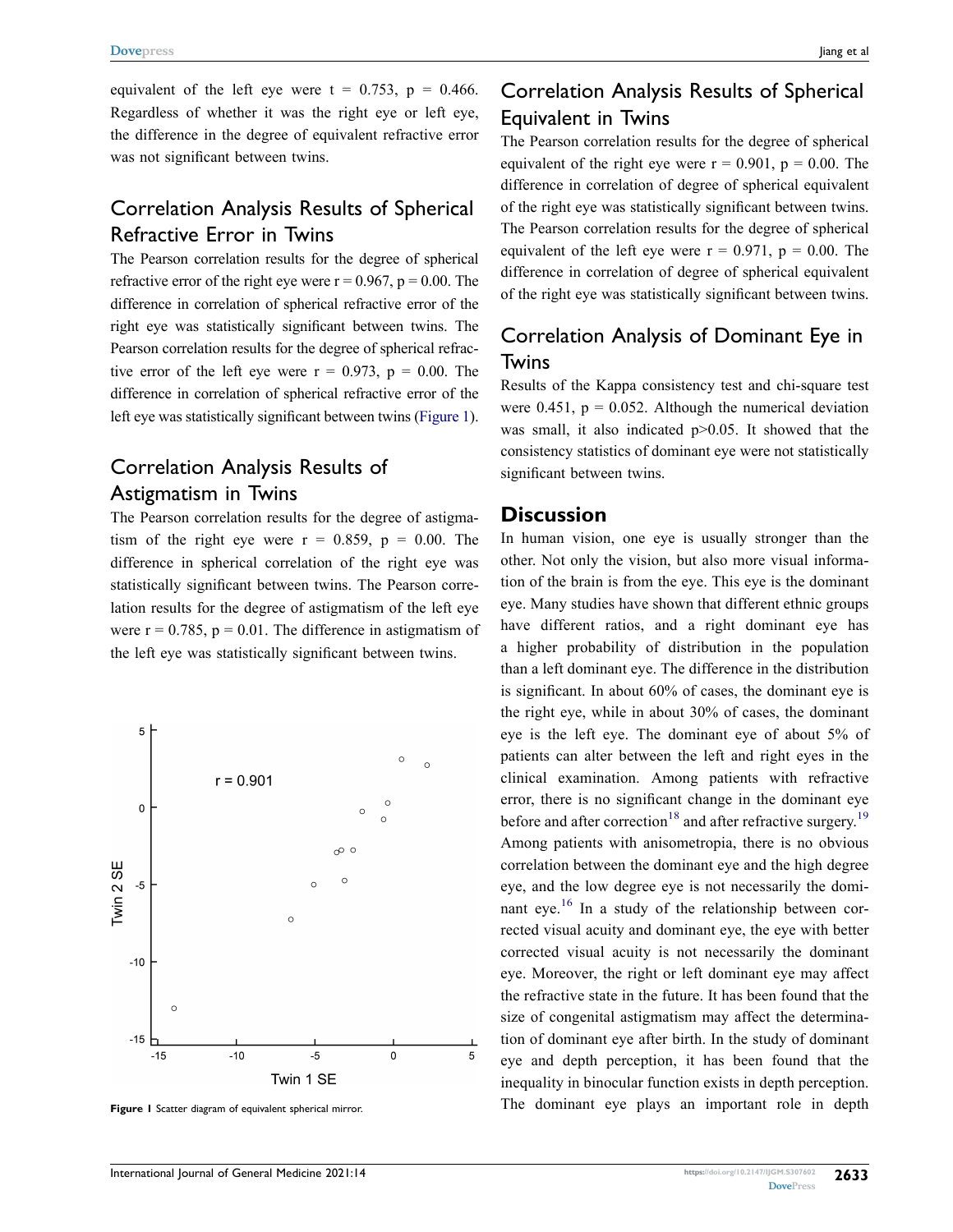perception, which is the influence of the dominant eye on depth perception formed in the acquired social practice activities, showing a trait of age since it increases with age.

In a study of the relationship between pupil size and dominant eye, it was found that the dominant eye is associated with the pupil size. It is considered that the dominant eye is often determined by congenital factors. Most studies show that the dominant eye is often formed at birth and is relatively stable. However, in animal experiments and clinical studies of patients with monocular amblyopia, it was found that the dominant eye can be transferred to the other eye due to certain acquired causes, such as dominant eye trauma or dominant eye cover. This shows that the dominant eye still has a certain degree of acquired plasticity.

Monozygotic twins have the same genes and genetic consistency. Using monozygotic twins for clinical controls or clinical trials can exclude genetic factors, and the results are more reliable. Some previous clinical observations have found that there is strong consistency in the degree of refractive error between identical twins, namely, the similarity of refractive error state is very high between twins. Wu's study in China found that the correlation of refractive error between twins is very high; Clinical data showed no significant difference in refractive error between twins.<sup>17</sup> The refractive errors of the two groups were consistent. There was a significant difference in refractive error between different twins. Furthermore, the occurrence and progression of myopia are mostly related to environmental factors.

Our study aims to determine whether the dominant eye relies on innate and genetic factors. Among 13 pairs of identical twins with dominant eye, we found that 10 pairs of identical twins have a completely consistent dominant eye (right or left), of which 8 pairs have a right dominant eye and two pairs have a left dominant eye. Therefore, right dominant eye accounts for 80% and left dominant eye for 20%. This is in line with the results of a previous study that in the majority of cases, the right eye is the dominant eye.

Monozygotic twins have the same genes, and the refractive state is consistent between them. With this characteristic, different treatment measures are adopted clinically between twins. The effectiveness of treatment factors has been studied. For example, in the observation and study of the popular methods of myopia progression control, we can use identical twins.

The sample size of this paper is really small because there are few such clinical patients. However, the results of this paper show that the dominant eye is highly correlated with heredity, which is not consistent with the previous literature.

In addition, we found that there are great differences in diopter between different twins, indicating that the acquired factors of myopia are greater, and we need to strengthen the prevention and control of myopia after birth.

# **Ethics Approval and Consent to Participate**

This study was conducted with approval from the Ethics Committee of Wenzhou Medical University. Written informed consent was obtained from all participants. This study was conducted in accordance with the declaration of Helsinki. The parent have provided informed consent for participants under the age of 18 years.

#### **Funding**

This work was supported by the Wenzhou Science and Technology Bureau Project (Y20180171).

#### **Disclosure**

The authors report no conflicts of interest in this work.

#### **References**

- <span id="page-3-0"></span>1. Curtin BJ. The myopias. basic science and clinical management. *Harper Row Philadelphia*. [1985](#page-0-3).
- <span id="page-3-1"></span>2. Woo WW, Lim KA, Yang H, et al. Refractive errors in medical students in Singapore. *Singapore Med J*. [2004;](#page-0-4)45(10):470–474.
- <span id="page-3-2"></span>3. Morgan IG, Rose KA, Smith W, Mitchel L. Evidence for an "epidemic" of myopia. *Ann Acad Med Singapore*. [2004;](#page-0-4)33:541–543.
- <span id="page-3-3"></span>4. Pararajasegaram R. VISION. 2020—The Right to Sight: from strategies to action. *Am J Ophthalmol*. [1999](#page-0-5);128:357–358.
- <span id="page-3-4"></span>5. Young TL, Ronan SM, Alvear AB. A second locus for familial high myopia maps to chromosome 12q. *Am J Hum Genet*. [1998](#page-0-6);5:1419–1424. doi:[10.1086/302111](https://doi.org/10.1086/302111)
- 6. Young TL, Ronan SM, Drahozal LA, et al. Evidence that a locus for familial high myopia maps to chromosome 18p. *Am J Hum Genet*. 1998;63:109–119. doi:[10.1086/301907](https://doi.org/10.1086/301907)
- 7. Naiglin I, Gazagne C, Dallongeville F, et al. A genome wide scan for familial high myopia suggests anovel locus on chromosome 7q36. *J Med Genet*. 2002;39:118–124. doi:[10.1136/jmg.39.2.118](https://doi.org/10.1136/jmg.39.2.118)
- <span id="page-3-5"></span>8. Saw SM, Tan SB, Fung D, et al. IQ and the association with myopia in children. *Invest Ophthalmol Vis Sci*. [2004;](#page-0-7)45:2943–2948. doi:[10.1167/iovs.03-1296](https://doi.org/10.1167/iovs.03-1296)
- <span id="page-3-6"></span>9. Sorsby A, Sheridan M, Leary GA. Refractions and its components during growth of the eye after the age three. *Med Res Council Special Rep Ser*. [1962](#page-1-0);301:1–18.
- 10. Valluri S, Minkovitz JB, Budak K, et al. Comparative corneal topography and refractive variables in monozygotic and dizygotic twins. *Am J Ophthalmol*. 1999;127:158–163. doi:[10.1016/S0002-9394\(98\)](https://doi.org/10.1016/S0002-9394(98)00319-5) [00319-5](https://doi.org/10.1016/S0002-9394(98)00319-5)